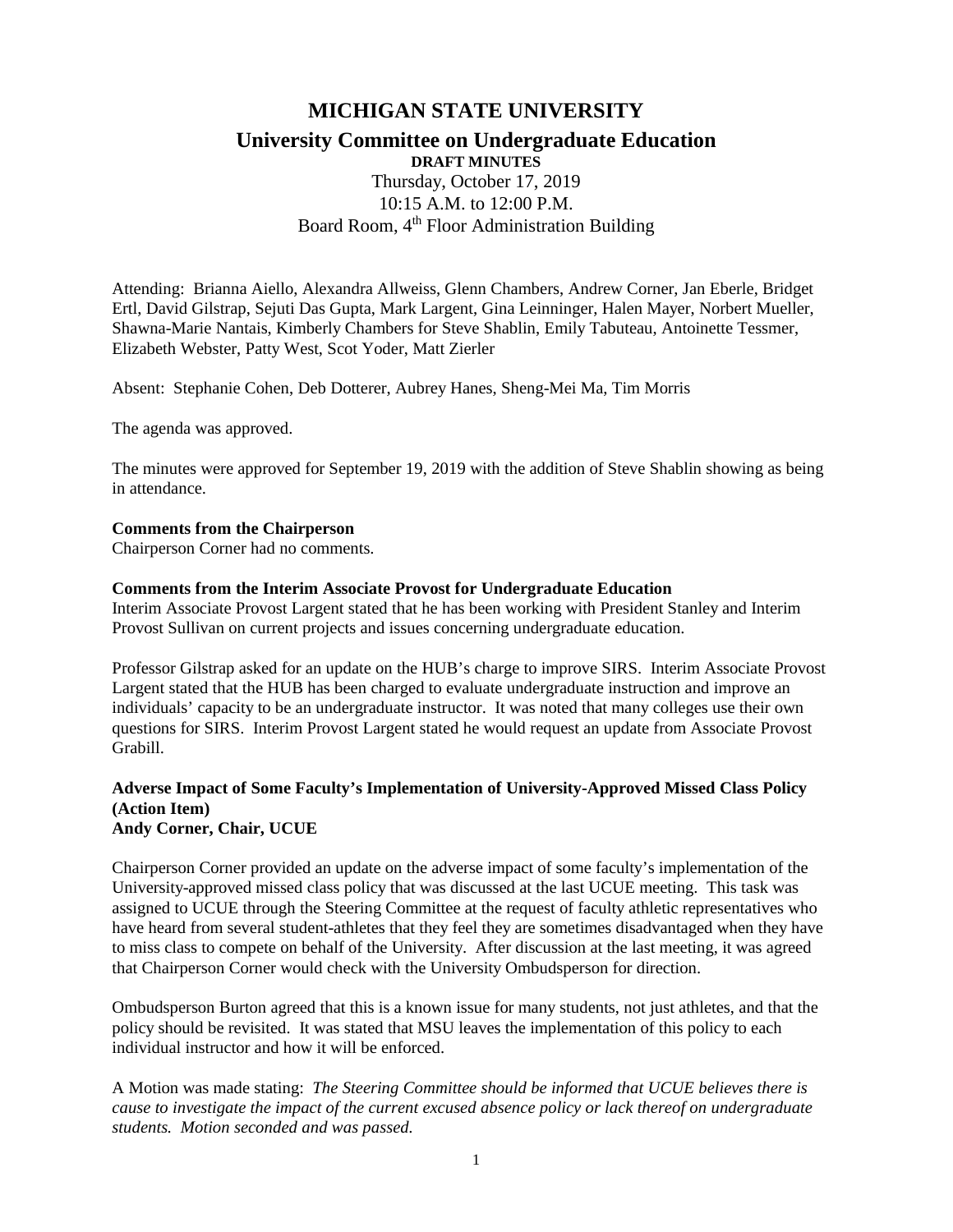### **Request to Phase Out and Discontinue the Design Specialization (Action Item)**

Ann Hoffman, Assistant Dean, College of Communication Arts & Sciences

The committee granted voice to Assistant Dean Hoffman.

Assistant Dean Hoffman provided background stating that the College of Communication of Arts and Sciences (CAS) had a design specialization in collaboration with the College of Arts and Letters (CAL) when specializations existed instead of minors. In 2015, the term "specialization" was eliminated and units were given a couple of years to shift their specializations to minors. Due to declining enrollment in the specialization, the CAS and the CAL decided to put the program into moratorium. At the same time, the CAL had created a graphic design minor which has turned into a graphic design major and it was agreed that the CAS students that were looking for that kind of skill set would be able to take the graphic design minor in the CAL. There are no students remaining in the Design Specialization and the College is requesting it be discontinued.

Voice was removed from Assistant Dean Hoffman.

The following motion passed unanimously.

## *The University Committee on Undergraduate Education duly considered and endorsed the request to phase out and discontinue the Design Specialization.*

# **Request to Phase Out and Discontinue the English Disciplinary Teaching Minor Available for Elementary Teacher Certification (Action Item)**

Chairperson Corner reported that after consultation with Cara Cilano, Associate Dean of Arts and Letters, they determined Dr. Cilano's attendance was not necessary at the meeting due to the nature of this discontinuance. This Teaching Minor has been discontinued since it is no longer compatible with the State of Michigan teaching requirements.

The following motion passed unanimously.

# *The University Committee on Undergraduate Education duly considered and endorsed the request to phase out and discontinue the English Disciplinary Teaching Minor available for Elementary Teacher Certification.*

#### **Add/Drop Policy (Request for Interim Provost Sullivan for Consultation from UCUE)** Glenn Chambers, Associate Dean, Office of Associate Provost

Associate Dean Chambers distributed a handout, "Suggested Changes for Drop/Add under Flat Rate Tuition and SIS Modernization" and a lengthy discussion was held regarding the current and proposed policies for Drop/Add.

Based on the above mentioned handout, discussion took place on topics such as extending the open add period, usage of wait list function, implications of using a W vs. a zero, financial equity issues pertaining to dropping classes with fees, how things work in the new SIS, how best to ensure graduating students can enroll in the classes they need, open seat alert, implications of receiving a "W" on a transcript, defining quarter term and mid term in relation to courses that are of a different length and/or start later in the semester, numbers of students who are dropping and the effects of this with flat rate tuition/financial aid.